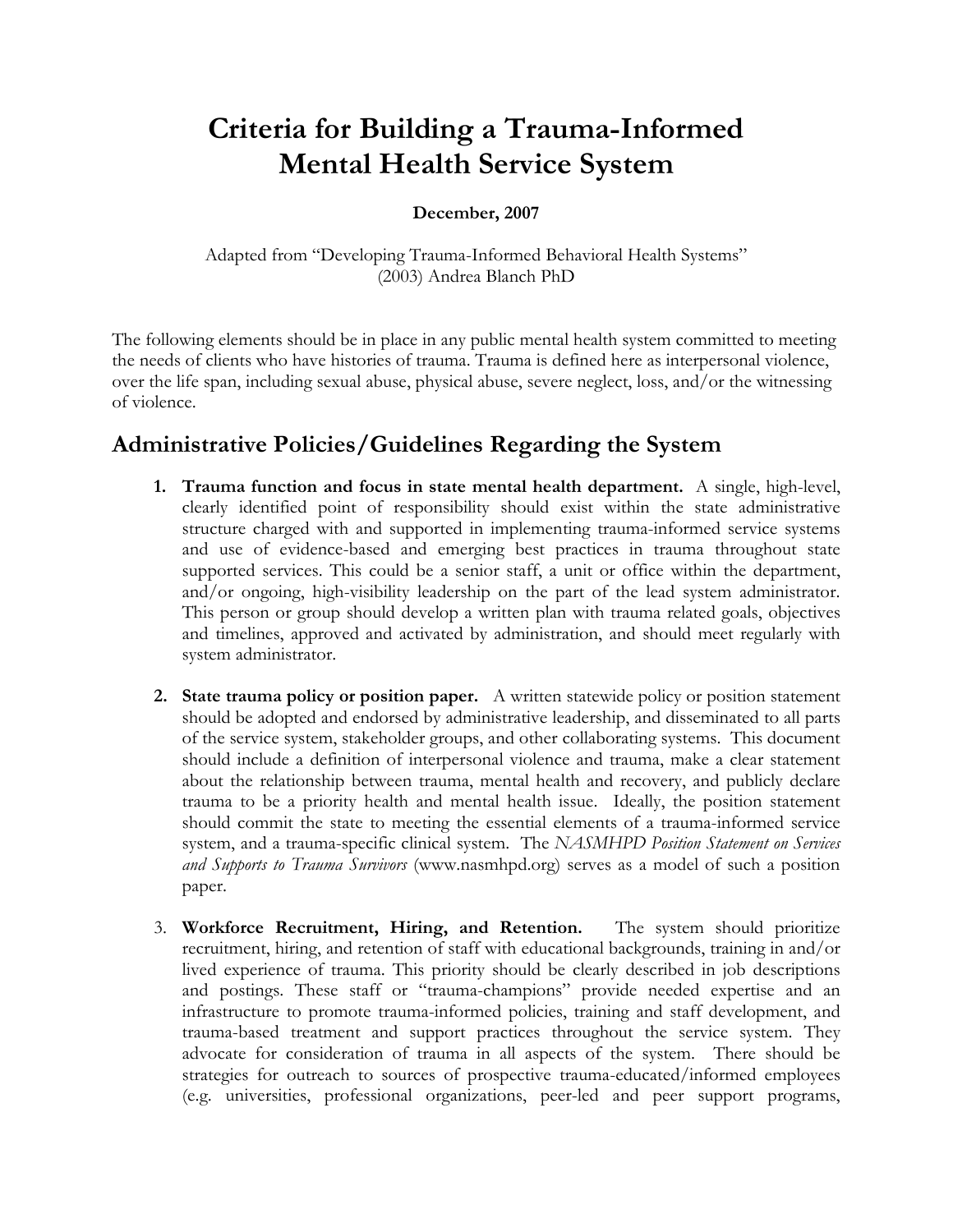consumer advocacy groups; other training sites). Professional organizations and universities should be approached to offer curriculums preparing students to work with trauma survivors. Incentives, bonuses, and promotions for staff and supervisors should take into account their role in trauma-related activities. Support and training should be provided for direct care staff to address impacts on staff of trauma work. There should be a written policy and regularly monitored plan for building and supporting workforce trauma-competency in all aspects of the service system.

Policies and procedures to ensure safety from sexual offenders should guide all recruitment, screening and hiring practices of both employees and volunteers, and guidelines should be established to prevent and respond to reported incidents of such abuse.

(Goal 5.3, 5.4: President's New Freedom Commission on Mental Health Final Report)

4. Workforce orientation, training, support, job competencies and standards related to trauma. All human resource development activities should reflect understanding of and sensitivity to issues of violence, trauma and coercion; incorporate relevant skill sets and job standards; and address prevalence and impact of traumatic events. Administrative policy should support accomplishment of the following goals.

All employees, including administration, should receive orientation and basic education about the prevalence and traumatic impacts of sexual and physical abuse and other overwhelming adverse experiences in the lives of service recipients. In order to ensure safety and reduction of harm, curriculums used for orientation and basic training should cover dynamics of retraumatization and how practice can mimic original sexual and physical abuse experiences, trigger trauma responses, and cause further harm to the person. All employees must also be educated about the impacts of culture, race, ethnicity, gender, age, sexual orientation, disability, and socio-economic status on individuals' experiences and perceptions of trauma and their unique ways of coping or healing.

Direct service staff and clinical staff should be educated in a trauma-informed understanding of unusual or difficult behaviors, in the maintenance of personal and professional boundaries, in trauma dynamics and avoidance of iatrogenic retraumatization, in the relationships between trauma, mental health symptoms and other problems and life difficulties, and in vicarious traumatization and self-care. They should learn application of trauma-informed issues and approaches in their specific content areas (including disaster response), and trauma-specific techniques such as grounding and teaching trauma recovery skills to clients. Curriculums and training programs for direct service and clinical staff should cover these issues.

Input from and involvement of persons (consumers and staff) with lived experience of trauma should be a part of all employee and staff trauma trainings.

Staff whose clinical work includes assessment and treatment, including those involved in disaster response, should be required and supported to implement evidencebased and promising practices for the treatment of trauma, and to attend ongoing advanced trauma trainings .

Disaster responders should be trained in trauma issues from the initial assessment through the intervention process, and disaster planning, policy and curriculums must include this.

Whenever possible, trainings and training programs should be multi-service system, inclusive of staff in mental health and substance abuse, disaster planning, health care,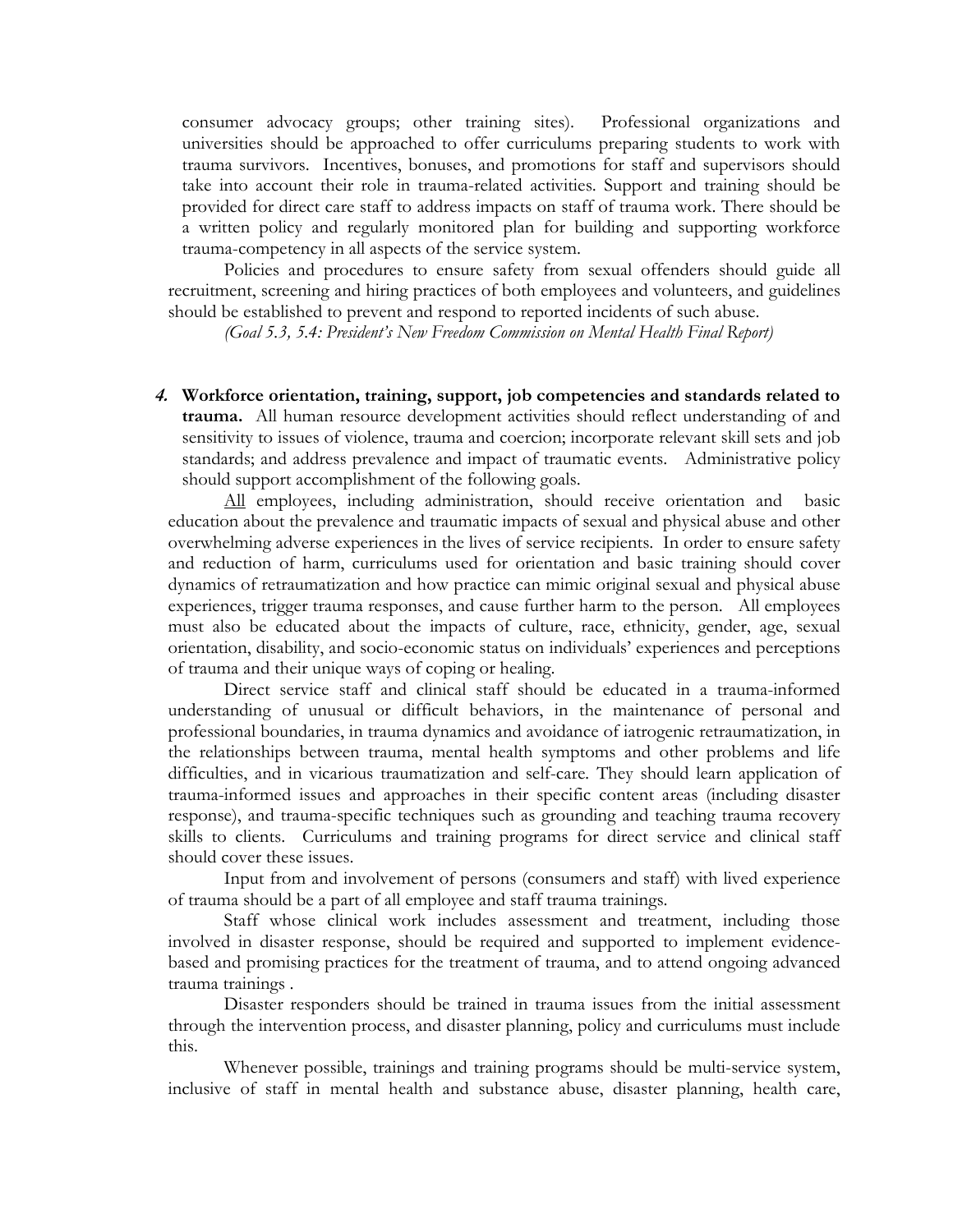educational, criminal justice, social services systems and agencies, and promoting systems integration and coordination.

(Goals 3.1, 3.2, 4.2, 4.3, 4.4, 5.3, 5.4: President's New Freedom Commission on Mental Health Final Report)

5. Consumer/Trauma Survivor/Recovering person involvement and trauma-informed rights. The voice and participation of consumers who have lived experiences of trauma should be actively involved in all aspects of systems planning, oversight, and evaluation. Trauma-informed individualized plans of care should be developed in collaboration with every adult and child and child's family or caregivers receiving mental health system services. Consumers with trauma histories should be significantly involved in staff orientation, training and curriculum development and play a lead role in the creation of State Mental Health Plans, the improvement of access and accountability for mental health services, and in orienting the mental health system toward trauma and recovery. Special attention should also be paid to the rights of people with trauma histories (e.g. right to trauma treatment, freedom from re-traumatization, and rights to maximum choice, collaboration and empowerment) and to the ways in which these rights may be systematically violated. Administrative level policy or position statement should support these goals. (Goals 2.1, 2.2, 2.3, 2.4, 2.5: President's New Freedom Commission on Mental Health Final Report)

### Administrative Policies/Guidelines Regarding Services

- 6. Financing criteria and mechanisms to support the development of a traumainformed service system and implementation of evidence-based and promising practice trauma treatment models and services. Funding strategies for trauma-specific services should be clearly identified, and should eliminate disparities in mental health services by improving access to evidence-based and promising practices in trauma treatment. Existing exclusions and barriers to reimbursement should be eliminated. Although new funds are not necessarily critical to developing a trauma-informed system, the development of sufficient trauma-specific services to meet the treatment needs of the high percentage of clients with histories of unaddressed sexual and/or physical abuse and trauma may require creative fiscal reimbursement strategies. Attention to reimbursement and funding issues is key to a successful change strategy. (Goal 3: President's New Freedom Commission on Mental Health Final Report )
- 7. Clinical practice guidelines for working with children and adults with trauma histories. Findings from studies, including SAMHSA's Women, Co-Occurring Disorders, and Violence study and more recently studies involving traumatized children, increasingly provide evidence that trauma treatment is effective. Numerous clinical approaches have been manualized and guidelines have been developed. Clinical approaches to trauma treatment should clearly identify trauma as the issue being treated, promote recovery, allow for survivors to tell their stories, include trauma-sensitive training and supervision, address secondary trauma and self-care for the caregiver, respect cultural diversity, and be experienced as empowering by consumer/survivors.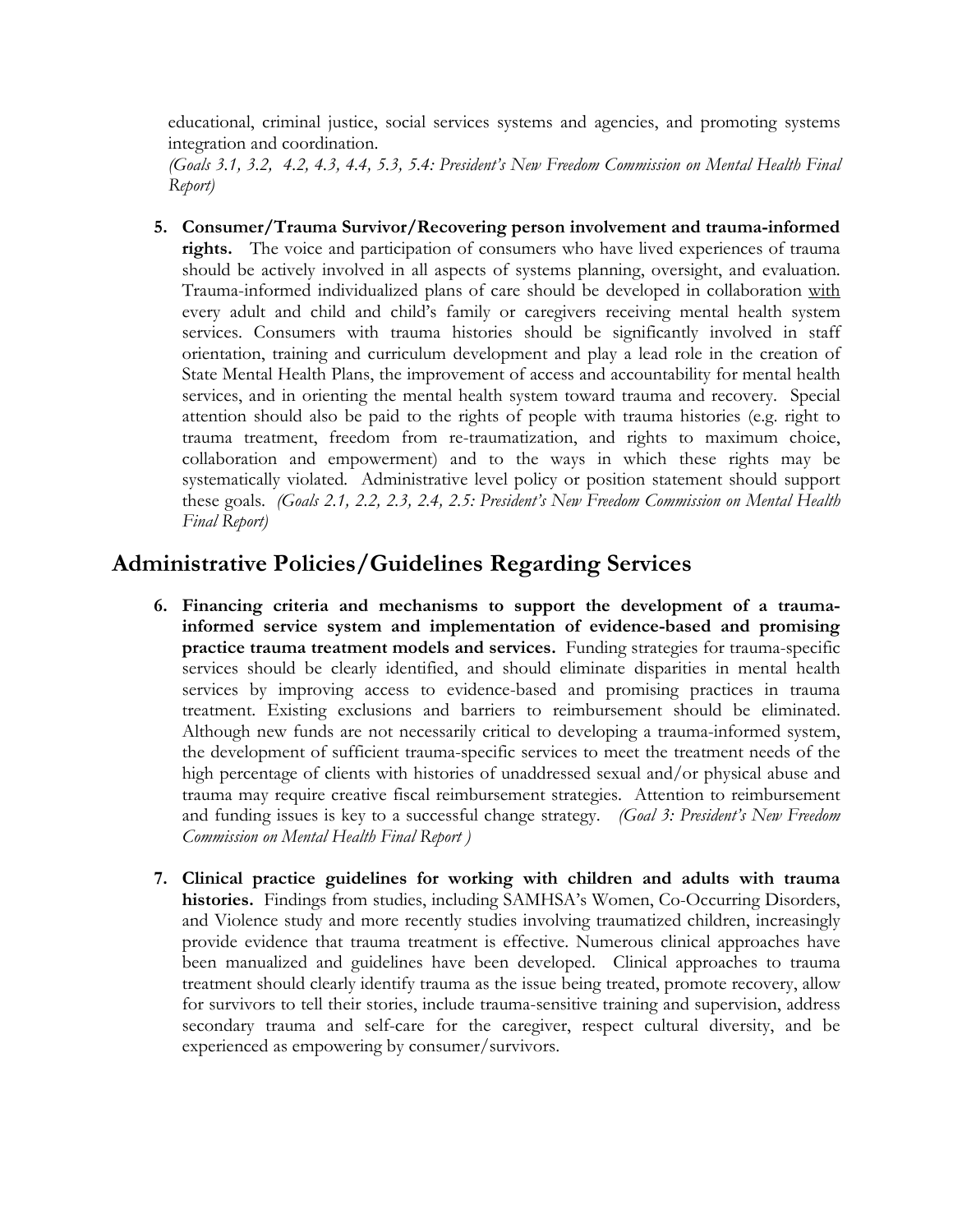- 8. Policies, procedures, rules, regulations and standards to support access to trauma treatment, to develop trauma-informed service systems and to avoid retraumatization. Policies and regulations that guide system–wide practices are central to ensuring that trauma-informed and trauma-specific assessment and services are adopted consistently. Trauma-informed policies and procedures are crucial to reducing or eliminating potentially harmful practices such as seclusion and restraint, involuntary medication, etc. They therefore must be carefully reviewed, revised, monitored and enforced to take into account the needs of trauma survivors. Licensing, regulations, certification, quality improvement tools and contracting mechanisms should all reflect a consistent focus on trauma. Policies and regulations addressing confidentiality, involuntary hospitalization and coercive practices, consumer preferences and choice, privacy, human resources, rights and grievances for employees are also key. They should be modified periodically to conform to developments in knowledge of evidence-based and emerging best practice and to promote provision of and access to trauma-informed and traumaspecific services. (Goal 3: President's New Freedom Commission on Mental Health Final Report)
- 9. Needs assessment, evaluation, and research to explore prevalence and impacts of trauma, assess trauma survivor satisfaction, service utilization and needs, and to monitor and make adjustments in trauma-informed and trauma-specific service approaches. Data on trauma prevalence, trauma impacts, effectiveness of trauma services and consumer satisfaction can provide rationale for support/funding of such services and the training necessary for their implementation. Such data should be regularly collected and used as part of ongoing quality improvement and planning processes. Evaluation and research activities should be carried out through internal staffing or through liaison with external evaluators and researchers, to determine the effectiveness of systems change to a trauma-informed system, and to identify outcomes of trauma-related services. These finding are incorporated into ongoing services modifications and planning. (Goals 5.1, 5.4: President's New Freedom Commission on Mental Health Final Report)

#### Trauma Services

- 10. Universal trauma screening and assessment. All adults and children who enter the system of care, regardless of which "door" they enter, should be screened for abuse and trauma at or close to admission. At a minimum, questions should include histories of physical and sexual abuse, domestic violence, and witnessed violence. Individuals with a positive response to the screen should have a trauma assessment as an integral part of the clinical picture, to be revisited periodically and used as a part of all treatment, rehabilitation, and discharge planning. Clients with trauma histories should be informed about and referred to quality, trauma-informed and trauma specific services and supports.
- 11. Trauma-informed services and service systems. A "trauma-informed" service system and/or organization is one in which all components of the system have been reconsidered and evaluated in the light of a basic understanding of the role that violence and trauma play in the lives of people seeking mental health and addictions services. A "traumainformed" organizational environment is capable of supporting and sustaining "traumaspecific" services as they develop. A trauma-informed system recognizes that trauma results in multiple vulnerabilities and affects many aspects of a survivor's life over the